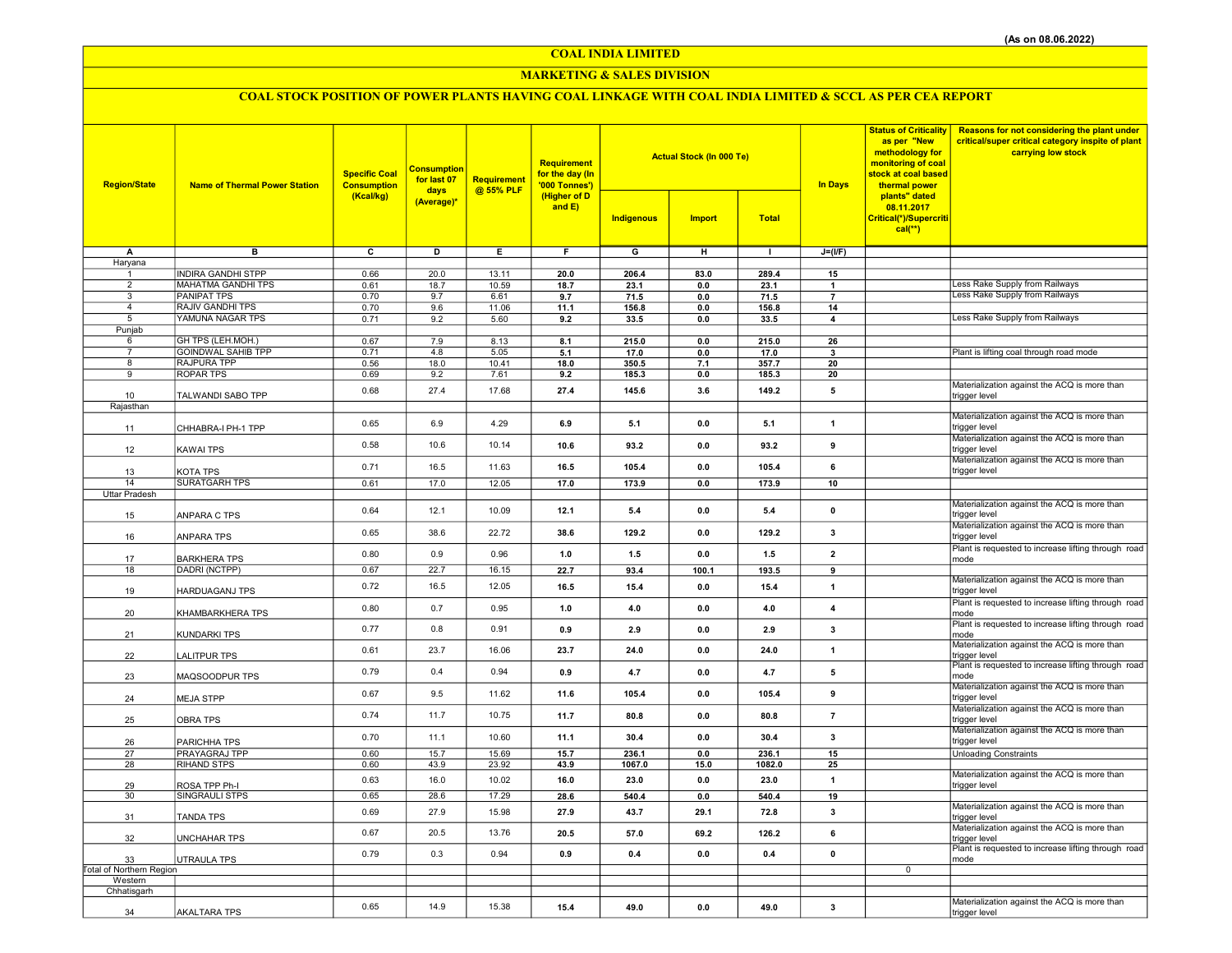### COAL INDIA LIMITED

### MARKETING & SALES DIVISION

## COAL STOCK POSITION OF POWER PLANTS HAVING COAL LINKAGE WITH COAL INDIA LIMITED & SCCL AS PER CEA REPORT

| <b>Region/State</b> | <b>Name of Thermal Power Station</b>         | <b>Specific Coal</b><br><b>Consumption</b> | <b>Consumption</b><br>for last 07 | <b>Requirement</b><br>@ 55% PLF | <b>Requirement</b><br>for the day (In<br>'000 Tonnes') |                   |               | <b>Actual Stock (In 000 Te)</b> |                         | <b>Status of Criticality</b><br>as per "New<br>methodology for<br>monitoring of coal<br>stock at coal based<br>thermal power | Reasons for not considering the plant under<br>critical/super critical category inspite of plant<br>carrying low stock |
|---------------------|----------------------------------------------|--------------------------------------------|-----------------------------------|---------------------------------|--------------------------------------------------------|-------------------|---------------|---------------------------------|-------------------------|------------------------------------------------------------------------------------------------------------------------------|------------------------------------------------------------------------------------------------------------------------|
|                     |                                              | (Kcal/kg)                                  | days<br>(Average)*                |                                 | (Higher of D<br>and E)                                 | <b>Indigenous</b> | <b>Import</b> | <b>Total</b>                    |                         | plants" dated<br>08.11.2017<br>Critical(*)/Supercriti<br>$cal$ (**)                                                          |                                                                                                                        |
| A                   | в                                            | ᢎ                                          | D                                 | Е.                              | F                                                      | G                 | н             | -1                              | $J=(I/F)$               |                                                                                                                              |                                                                                                                        |
| 35                  | <b>BALCO TPS</b>                             | 0.74                                       | 4.8                               | 5.83                            | 5.8                                                    | 12.7              | 3.1           | 15.7                            | $\mathbf{3}$            |                                                                                                                              | Plant under maintenance                                                                                                |
| 36                  | <b>BANDAKHAR TPP</b>                         | 0.70                                       | 4.8                               | 2.78                            | 4.8                                                    | 30.4              | 0.0           | 30.4                            | 6                       |                                                                                                                              | Materialization against the ACQ is more than<br>trigger level                                                          |
| 37                  | <b>BARADARHA TPS</b>                         | 0.75                                       | 19.8                              | 11.88                           | 19.8                                                   | 96.5              | 0.0           | 96.5                            | 5                       |                                                                                                                              | Materialization against the ACQ is more than<br>trigger level                                                          |
| 38                  | <b>BHILAI TPS</b>                            | 0.76                                       | 8.6                               | 4.99                            | 8.6                                                    | 126.6             | 4.1           | 130.7                           | 15                      |                                                                                                                              | Materialization against the ACQ is more than                                                                           |
| 39                  | <b>BINJKOTE TPP</b>                          | 0.75                                       | 0.0                               | 5.91                            | 5.9                                                    | 26.7              | 0.0           | 26.7                            | 5                       |                                                                                                                              | trigger level                                                                                                          |
| 40<br>41            | <b>DSPM TPS</b><br><b>KORBA STPS</b>         | 0.72                                       | 6.4                               | 4.74                            | 6.4                                                    | 89.8              | 0.0           | 89.8                            | 14                      |                                                                                                                              |                                                                                                                        |
| 42                  | <b>KORBA-WEST TPS</b>                        | 0.66<br>0.77                               | 29.6<br>18.1                      | 22.82<br>13.55                  | 29.6<br>18.1                                           | 569.2<br>262.1    | 0.0<br>0.0    | 569.2<br>262.1                  | 19<br>15                |                                                                                                                              |                                                                                                                        |
| 43                  | <b>LARA TPP</b>                              | 0.70                                       | 27.3                              | 14.77                           | 27.3                                                   | 160.4             | 6.9           | 167.3                           | 6                       |                                                                                                                              |                                                                                                                        |
|                     |                                              | 0.79                                       | 4.8                               | 6.28                            | 6.3                                                    | 48.7              | 0.0           | 48.7                            | 8                       |                                                                                                                              | Materialization against the ACQ is more than                                                                           |
| 44                  | NAWAPARA TPP                                 | 0.69                                       | 6.6                               | 5.43                            | 6.6                                                    | 43.1              | 0.0           | 43.1                            | $\overline{7}$          |                                                                                                                              | trigger level                                                                                                          |
| 45<br>46            | PATHADI TPP<br>SIPAT STPS                    | 0.67                                       | 36.0                              | 26.38                           | 36.0                                                   | 354.7             | 15.7          | 370.3                           | 10                      |                                                                                                                              |                                                                                                                        |
| 47                  | <b>TAMNAR TPP</b>                            | 0.82                                       | 31.9                              | 25.98                           | 31.9                                                   | 55.7              | 0.0           | 55.7                            | $\overline{\mathbf{2}}$ |                                                                                                                              | Materialization against the ACQ is more than<br>trigger level                                                          |
| 48                  | <b>UCHPINDA TPP</b>                          | 0.77                                       | 15.9                              | 14.56                           | 15.9                                                   | 48.2              | 0.0           | 48.2                            | 3                       |                                                                                                                              | Materialization against the ACQ is more than<br>trigger level                                                          |
| Gujarat             |                                              |                                            |                                   |                                 |                                                        |                   |               |                                 |                         |                                                                                                                              |                                                                                                                        |
| 49                  | <b>GANDHI NAGAR TPS</b>                      | 0.67                                       | 6.9                               | 5.55                            | 6.9                                                    | 27.3              | 2.0           | 29.2                            | $\overline{\mathbf{4}}$ |                                                                                                                              | Materialization against the ACQ is more than<br>rigger level                                                           |
| 50                  | SABARMATI (D-F STATIONS)                     | 0.57                                       | 4.5                               | 2.70                            | 4.5                                                    | 9.5               | 73.3          | 82.9                            | 6                       |                                                                                                                              | Materialization against the ACQ is more than<br>trigger level                                                          |
| 51                  | <b>UKAI TPS</b>                              | 0.68                                       | 12.9                              | 10.01                           | 12.9                                                   | 46.0              | 0.0           | 46.0                            | $\overline{\mathbf{4}}$ |                                                                                                                              | Materialization against the ACQ is more than<br>trigger level                                                          |
| 52                  | <b>WANAKBORI TPS</b>                         | 0.68                                       | 26.1                              | 20.45                           | 26.1                                                   | 164.9             | 0.0           | 164.9                           | 6                       |                                                                                                                              | Materialization against the ACQ is more than<br>trigger level                                                          |
| Madhya Pradesh      |                                              |                                            |                                   |                                 |                                                        |                   |               |                                 |                         |                                                                                                                              |                                                                                                                        |
| 53                  | AMARKANTAK EXT TPS                           | 0.65                                       | 2.9                               | 1.81                            | 2.9                                                    | 30.1              | 0.0           | 30.1                            | 10                      |                                                                                                                              |                                                                                                                        |
| 54                  | <b>ANUPPUR TPP</b>                           | 0.70                                       | 16.6                              | 11.14                           | 16.6                                                   | 118.2             | 9.5           | 127.7                           | 8                       |                                                                                                                              |                                                                                                                        |
| 55                  | <b>BINA TPS</b>                              | 0.72                                       | 7.2                               | 4.77                            | $7.2$                                                  | 31.9              | 0.0           | 31.9                            | $\overline{\mathbf{4}}$ |                                                                                                                              | Materialization against the ACQ is more than<br>trigger level                                                          |
| 56<br>57            | <b>GADARWARA TPP</b><br><b>KHARGONE STPP</b> | 0.64<br>0.61                               | 21.7<br>14.8                      | 13.61<br>10.56                  | 21.7                                                   | 75.2              | 22.0          | 97.2                            | $\overline{\mathbf{4}}$ |                                                                                                                              | Materialization against the ACQ is more than<br>trigger level                                                          |
| 58                  | <b>SANJAY GANDHI TPS</b>                     | 0.77                                       | 17.9                              | 13.63                           | 14.8<br>17.9                                           | 98.6<br>44.3      | 24.9<br>0.0   | 123.4<br>44.3                   | 8<br>$\overline{2}$     |                                                                                                                              | Non payment of dues                                                                                                    |
| 59                  | <b>SATPURA TPS</b>                           | 0.65                                       | 7.3                               | 11.47                           | 11.5                                                   | 155.9             | 0.0           | 155.9                           | 14                      |                                                                                                                              |                                                                                                                        |
| 60                  | <b>SEIONI TPP</b>                            | 0.62                                       | 6.2                               | 4.91                            | 6.2                                                    | 62.0              | 0.0           | 62.0                            | 10                      |                                                                                                                              | Materialization against the ACQ is more than<br>trigger level                                                          |
| 61                  | SHREE SINGAJI TPP                            | 0.73                                       | 25.1                              | 24.31                           | 25.1                                                   | 288.9             | 0.0           | 288.9                           | 12                      |                                                                                                                              | Non Payment of Dues                                                                                                    |
| 62                  | <b>VINDHYACHAL STPS</b>                      | 0.67                                       | 62.7                              | 42.33                           | 62.7                                                   | 1554.2            | 0.0           | 1554.2                          | 25                      |                                                                                                                              |                                                                                                                        |
| Maharashtra         |                                              |                                            |                                   |                                 |                                                        |                   |               |                                 |                         |                                                                                                                              |                                                                                                                        |
| 63                  | <b>AMRAVATI TPS</b>                          | 0.65                                       | 16.1                              | 11.60                           | 16.1                                                   | 54.1              | 0.0           | 54.1                            | $\overline{\mathbf{3}}$ |                                                                                                                              | Materialization against the ACQ is more than<br>trigger level                                                          |
| 64                  | <b>BHUSAWAL TPS</b>                          | 0.77                                       | 18.7                              | 12.31                           | 18.7                                                   | 56.6              | 4.4           | 61.0                            | $\overline{\mathbf{3}}$ |                                                                                                                              | Non payment of dues                                                                                                    |
| 65                  | <b>BUTIBORI TPP</b>                          | 0.67                                       | 0.0                               | 5.31                            | 5.3                                                    | 59.7              | 0.0           | 59.7                            | 11                      |                                                                                                                              |                                                                                                                        |
| 66                  | CHANDRAPUR(MAHARASHTRA) STPS                 | 0.79                                       | 41.1                              | 30.35                           | 41.1                                                   | 232.4             | 0.0           | 232.4                           | 6                       |                                                                                                                              | Non payment of dues                                                                                                    |
| 67                  | DAHANU TPS                                   | 0.60                                       | 6.6                               | 3.96                            | 6.6                                                    | 9.1               | 3.0           | 12.1                            | $\overline{2}$          |                                                                                                                              | Materialization against the ACQ is more than<br>trigger level                                                          |
| 68                  | DHARIWAL TPP                                 | 0.68                                       | 8.8                               | 5.40                            | 8.8                                                    | 47.0              | 0.0           | 47.0                            | 5                       |                                                                                                                              | Materialization against the ACQ is more than<br>trigger level                                                          |
| 69                  | <b>GMR WARORA TPS</b>                        | 0.67<br>0.87                               | 9.3<br>19.6                       | 5.28<br>15.37                   | 9.3<br>19.6                                            | 94.7<br>92.7      | 0.0<br>0.0    | 94.7<br>92.7                    | 10<br>5                 |                                                                                                                              | Materialization against the ACQ is more than                                                                           |
| 70                  | KHAPARKHEDA TPS                              |                                            |                                   |                                 |                                                        |                   |               |                                 |                         |                                                                                                                              | trigger level                                                                                                          |
| 71                  | <b>KORADI TPS</b>                            | 0.73<br>0.71                               | 31.7<br>31.1                      | 20.96<br>21.75                  | 31.7<br>31.1                                           | 97.0<br>103.6     | 0.0<br>41.4   | 97.0<br>145.0                   | $\mathbf{3}$<br>5       |                                                                                                                              | Non payment of dues<br>Materialization against the ACQ is more than                                                    |
| 72                  | <b>MAUDA TPS</b>                             |                                            |                                   |                                 |                                                        |                   |               |                                 |                         |                                                                                                                              | trigger level                                                                                                          |
| 73                  | <b>NASIK TPS</b>                             | 0.83                                       | 8.2                               | 6.93                            | 8.2                                                    | 48.0              | 15.2          | 63.2                            | $\overline{\mathbf{8}}$ |                                                                                                                              | Non payment of dues                                                                                                    |
| 74                  | <b>PARAS TPS</b>                             | 0.76                                       | 7.2                               | 5.01                            | $7.2$                                                  | 85.8              | 0.0           | 85.8                            | 12                      |                                                                                                                              |                                                                                                                        |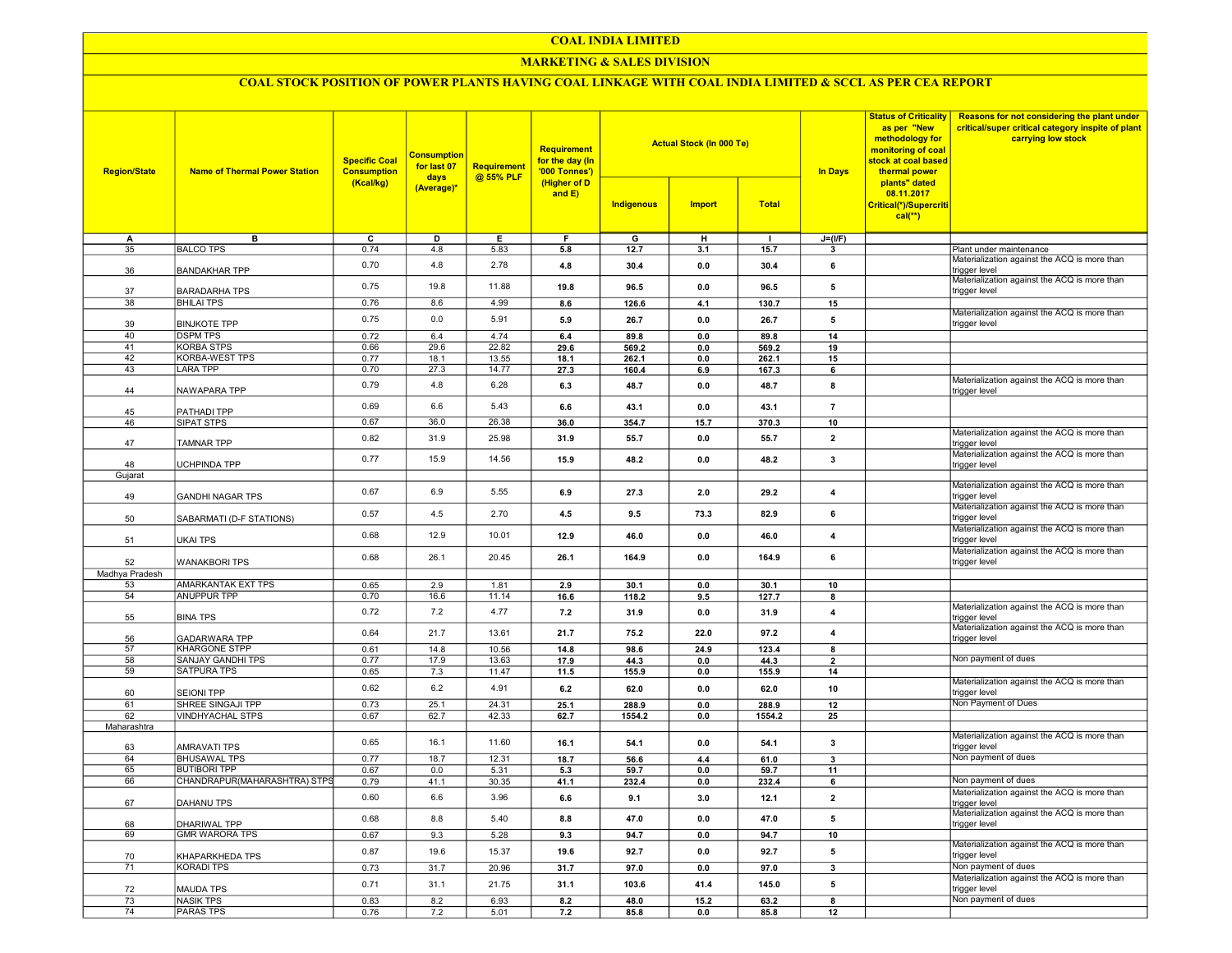## COAL INDIA LIMITED

## **MARKETING & SALES DIVISION**

# COAL STOCK POSITION OF POWER PLANTS HAVING COAL LINKAGE WITH COAL INDIA LIMITED & SCCL AS PER CEA REPORT

| <b>Region/State</b>             | <b>Name of Thermal Power Station</b> | <b>Specific Coal</b><br><b>Consumption</b><br>(Kcal/kg) | <b>Consumption</b><br>for last 07<br>days<br>(Average)* | <b>Requirement</b><br>@ 55% PLF | <b>Requirement</b><br>for the day (In<br>'000 Tonnes')<br>(Higher of D<br>and $E$ ) | Indigenous | <b>Actual Stock (In 000 Te)</b><br><b>Import</b> | <b>Total</b> | <b>In Days</b>          | <b>Status of Criticality</b><br>as per "New<br>methodology for<br>monitoring of coal<br>stock at coal based<br>thermal power<br>plants" dated<br>08.11.2017<br>Critical(*)/Supercriti<br>$cal(**)$ | Reasons for not considering the plant under<br>critical/super critical category inspite of plant<br>carrying low stock |
|---------------------------------|--------------------------------------|---------------------------------------------------------|---------------------------------------------------------|---------------------------------|-------------------------------------------------------------------------------------|------------|--------------------------------------------------|--------------|-------------------------|----------------------------------------------------------------------------------------------------------------------------------------------------------------------------------------------------|------------------------------------------------------------------------------------------------------------------------|
|                                 |                                      |                                                         |                                                         |                                 |                                                                                     |            |                                                  |              |                         |                                                                                                                                                                                                    |                                                                                                                        |
| A                               | в                                    | C                                                       | D                                                       | Е.                              | F.                                                                                  | G          | н                                                | п.           | $J=(I/F)$               |                                                                                                                                                                                                    |                                                                                                                        |
| 75                              | <b>PARLITPS</b>                      | 0.67                                                    | 8.6                                                     | 6.60                            | 8.6                                                                                 | 110.8      | 0.0                                              | 110.8        | 13                      |                                                                                                                                                                                                    |                                                                                                                        |
| 76                              | SOLAPUR STPS                         | 0.62                                                    | 9.5                                                     | 10.88                           | 10.9                                                                                | 132.9      | 47.4                                             | 180.3        | 17                      |                                                                                                                                                                                                    |                                                                                                                        |
| 77                              | <b>TIRORA TPS</b>                    | 0.66                                                    | 47.2                                                    | 28.54                           | 47.2                                                                                | 189.5      | 0.0                                              | 189.5        | $\overline{\mathbf{4}}$ |                                                                                                                                                                                                    | Materialization against the ACQ is more than<br>trigger level                                                          |
| 78                              | <b>WARDHA WARORA TPP</b>             | 0.65                                                    | 5.6                                                     | 4.60                            | 5.6                                                                                 | 144.0      | 0.0                                              | 144.0        | 26                      |                                                                                                                                                                                                    |                                                                                                                        |
| Total of Western Region         |                                      |                                                         |                                                         |                                 |                                                                                     |            |                                                  |              |                         | 0                                                                                                                                                                                                  |                                                                                                                        |
|                                 |                                      |                                                         |                                                         |                                 |                                                                                     |            |                                                  |              |                         |                                                                                                                                                                                                    |                                                                                                                        |
| Southern<br>Andhra Pradesh      |                                      |                                                         |                                                         |                                 |                                                                                     |            |                                                  |              |                         |                                                                                                                                                                                                    |                                                                                                                        |
|                                 |                                      |                                                         |                                                         |                                 |                                                                                     |            |                                                  |              |                         |                                                                                                                                                                                                    |                                                                                                                        |
| 79                              | DAMODARAM SANJEEVAIAH TPS            | 0.64                                                    | 3.2                                                     | 13.52                           | 13.5                                                                                | 260.6      | 0.0                                              | 260.6        | 19                      |                                                                                                                                                                                                    |                                                                                                                        |
| 80                              | Dr. N.TATA RAO TPS                   | 0.80                                                    | 25.4                                                    | 18.48                           | 25.4                                                                                | 146.0      | 0.0                                              | 146.0        | 6                       |                                                                                                                                                                                                    | Materialization against the ACQ is more than<br>trigger level                                                          |
| 81                              | PAINAMPURAM TPP                      | 0.61                                                    | 9.2                                                     | 10.55                           | 10.6                                                                                | 8.9        | 134.7                                            | 143.6        | 14                      |                                                                                                                                                                                                    | Materialization against the ACQ is more than<br>trigger level                                                          |
|                                 |                                      |                                                         |                                                         |                                 |                                                                                     |            |                                                  |              |                         |                                                                                                                                                                                                    | Materialization against the ACQ is more than                                                                           |
| 82                              | RAYALASEEMA TPS                      | 0.75                                                    | 23.2                                                    | 16.34                           | 23.2                                                                                | 9.1        | 0.0                                              | 9.1          | $\pmb{0}$               |                                                                                                                                                                                                    | trigger level                                                                                                          |
| 83                              | SIMHADRI                             | 0.77                                                    | 23.1                                                    | 20.40                           | 23.1                                                                                | 358.2      | 196.4                                            | 554.6        | 24                      |                                                                                                                                                                                                    |                                                                                                                        |
|                                 |                                      | 0.55                                                    | 14.8                                                    | 9.56                            | 14.8                                                                                | 0.6        | 292.7                                            | 293.3        | 20                      |                                                                                                                                                                                                    | Materialization against the ACQ is more than                                                                           |
| 84                              | <b>SGPL TPP</b>                      |                                                         |                                                         |                                 |                                                                                     |            |                                                  |              |                         |                                                                                                                                                                                                    | trigger level                                                                                                          |
| 85                              | VIZAG TPP                            | 0.75                                                    | 7.6                                                     | 10.23                           | 10.2                                                                                | 69.7       | 0.0                                              | 69.7         | $\overline{7}$          |                                                                                                                                                                                                    | Less Supply of rakes from Railways                                                                                     |
| Karnataka                       |                                      |                                                         |                                                         |                                 |                                                                                     |            |                                                  |              |                         |                                                                                                                                                                                                    |                                                                                                                        |
|                                 |                                      | 0.66                                                    | 21.2                                                    | 14.82                           | 21.2                                                                                | 137.8      | 0.0                                              | 137.8        | 6                       |                                                                                                                                                                                                    | Materialization against the ACQ is more than                                                                           |
| 86                              | <b>BELLARY TPS</b>                   |                                                         |                                                         |                                 |                                                                                     |            |                                                  |              |                         |                                                                                                                                                                                                    | trigger level                                                                                                          |
| 87                              | <b>KUDGI STPP</b>                    | 0.59                                                    | 20.4                                                    | 18.81                           | 20.4                                                                                | 208.8      | 6.5                                              | 215.2        | 11                      |                                                                                                                                                                                                    |                                                                                                                        |
|                                 |                                      | 0.71                                                    | 23.4                                                    | 16.05                           | 23.4                                                                                | 1.4        | 0.0                                              | 1.4          | $\mathbf 0$             |                                                                                                                                                                                                    | Materialization against the ACQ is more than                                                                           |
| 88                              | <b>RAICHUR TPS</b>                   |                                                         |                                                         |                                 |                                                                                     |            |                                                  |              |                         |                                                                                                                                                                                                    | trigger level                                                                                                          |
| 89                              | <b>YERMARUS TPP</b>                  | 0.61                                                    | 15.8                                                    | 12.91                           | 15.8                                                                                | 123.8      | 0.0                                              | 123.8        | 8                       |                                                                                                                                                                                                    |                                                                                                                        |
| Tamil Nadu                      |                                      |                                                         |                                                         |                                 |                                                                                     |            |                                                  |              |                         |                                                                                                                                                                                                    |                                                                                                                        |
| 90                              | <b>METTUR TPS</b>                    | 0.81                                                    | 13.2                                                    | 8.97                            | 13.2                                                                                | 126.2      | 0.0                                              | 126.2        | 10                      |                                                                                                                                                                                                    |                                                                                                                        |
|                                 |                                      |                                                         |                                                         |                                 |                                                                                     |            |                                                  |              |                         |                                                                                                                                                                                                    | Materialization against the ACQ is more than                                                                           |
| 91                              | METTUR TPS - II                      | 0.78                                                    | 7.6                                                     | 6.20                            | 7.6                                                                                 | 56.2       | 0.0                                              | 56.2         | $\overline{7}$          |                                                                                                                                                                                                    | trigger level                                                                                                          |
| 92                              | NORTH CHENNAI TPS                    | 0.96                                                    | 21.9                                                    | 23.11                           | 23.1                                                                                | 133.7      | 35.8                                             | 169.5        | $\overline{7}$          |                                                                                                                                                                                                    | Materialization against the ACQ is more than<br>trigger level                                                          |
| 93                              | <b>TUTICORIN TPS</b>                 | 0.93                                                    | 15.2                                                    | 12.84                           | 15.2                                                                                | 91.8       | 0.0                                              | 91.8         | 6                       |                                                                                                                                                                                                    | Materialization against the ACQ is more than<br>trigger level                                                          |
|                                 |                                      |                                                         |                                                         |                                 |                                                                                     |            |                                                  |              |                         |                                                                                                                                                                                                    |                                                                                                                        |
| 94                              | <b>VALLUR TPP</b>                    | 0.75                                                    | 24.0                                                    | 14.94                           | 24.0                                                                                | 126.8      | 54.0                                             | 180.8        | 8                       |                                                                                                                                                                                                    |                                                                                                                        |
| Telangana                       |                                      |                                                         |                                                         |                                 |                                                                                     |            |                                                  |              |                         |                                                                                                                                                                                                    |                                                                                                                        |
| 95                              | <b>BHADRADRI TPP</b>                 | 0.60                                                    | 10.2                                                    | 8.55                            | 10.2                                                                                | 147.6      | 0.0                                              | 147.6        | 14                      |                                                                                                                                                                                                    |                                                                                                                        |
| 96                              | <b>KAKATIYA TPS</b>                  | 0.58                                                    | 7.7                                                     | 8.38                            | 8.4                                                                                 | 238.2      | 0.0                                              | 238.2        | 28                      |                                                                                                                                                                                                    |                                                                                                                        |
| 97                              | KOTHAGUDEM TPS (NEW)                 | 0.66                                                    | 15.3                                                    | 8.72                            | 15.3                                                                                | 72.0       | 0.0                                              | 72.0         | 5                       |                                                                                                                                                                                                    |                                                                                                                        |
| 98                              | KOTHAGUDEM TPS (STAGE-7)             | 0.50                                                    | 9.4                                                     | 5.24                            | 9.4                                                                                 | 57.3       | 0.0                                              | 57.3         | 6                       |                                                                                                                                                                                                    |                                                                                                                        |
| 99                              | RAMAGUNDEM STPS                      | 0.62                                                    | 38.0                                                    | 21.26                           | 38.0                                                                                | 87.1       | 26.4                                             | 113.5        | 3                       |                                                                                                                                                                                                    |                                                                                                                        |
| 100                             | RAMAGUNDEM-B TPS                     | 0.75                                                    | 0.7                                                     | 0.62                            | 0.7                                                                                 | 11.7       | 0.0                                              | 11.7         | 16                      |                                                                                                                                                                                                    |                                                                                                                        |
| 101                             | SINGARENI TPP                        | 0.58                                                    | 15.4                                                    | 9.16                            | 15.4                                                                                | 96.4       | 0.0                                              | 96.4         | 6                       |                                                                                                                                                                                                    |                                                                                                                        |
| <b>Total of Southern Region</b> |                                      |                                                         |                                                         |                                 |                                                                                     |            |                                                  |              |                         | 0                                                                                                                                                                                                  |                                                                                                                        |
| Eastern                         |                                      |                                                         |                                                         |                                 |                                                                                     |            |                                                  |              |                         |                                                                                                                                                                                                    |                                                                                                                        |
| Bihar                           |                                      |                                                         |                                                         |                                 |                                                                                     |            |                                                  |              |                         |                                                                                                                                                                                                    |                                                                                                                        |
| 102                             | <b>BARAUNI TPS</b>                   | 0.63                                                    | 6.4                                                     | 5.93                            | 6.4                                                                                 | 73.0       | 0.0                                              | 73.0         | 11                      |                                                                                                                                                                                                    |                                                                                                                        |
| 103                             | <b>BARH I</b>                        | 0.56                                                    | 8.9                                                     | 4.87                            | 8.9                                                                                 | 74.1       | 0.0                                              | 74.1         | 8                       |                                                                                                                                                                                                    |                                                                                                                        |
| 104                             | <b>BARH II</b>                       | 0.66                                                    | 17.8                                                    | 11.43                           | 17.8                                                                                | 148.1      | 0.0                                              | 148.1        | 8                       |                                                                                                                                                                                                    |                                                                                                                        |
| 105                             | KAHALGAON TPS                        | 0.75                                                    | 33.5                                                    | 23.08                           | 33.5                                                                                | 302.6      | 0.1                                              | 302.7        | 9                       |                                                                                                                                                                                                    |                                                                                                                        |
|                                 |                                      |                                                         |                                                         |                                 |                                                                                     |            |                                                  |              |                         |                                                                                                                                                                                                    | Materialization against the ACQ is more than                                                                           |
| 106                             | <b>MUZAFFARPUR TPS</b>               | 0.73                                                    | 6.2                                                     | 3.73                            | 6.2                                                                                 | 25.6       | 0.0                                              | 25.6         | $\overline{4}$          |                                                                                                                                                                                                    | trigger level                                                                                                          |
| 107                             | NABINAGAR STPP                       | 0.61                                                    | 26.9                                                    | 15.90                           | 26.9                                                                                | 57.6       | 17.1                                             | 74.7         | 3                       |                                                                                                                                                                                                    |                                                                                                                        |
| 108                             | NABINAGAR TPP                        | 0.69                                                    | 15.0                                                    | 9.16                            | 15.0                                                                                | 77.0       | 0.0                                              | 77.0         | 5                       |                                                                                                                                                                                                    | Materialization against the ACQ is more than<br>trigger level                                                          |
| Jharkhand                       |                                      |                                                         |                                                         |                                 |                                                                                     |            |                                                  |              |                         |                                                                                                                                                                                                    |                                                                                                                        |
|                                 |                                      |                                                         |                                                         |                                 |                                                                                     |            |                                                  |              |                         |                                                                                                                                                                                                    |                                                                                                                        |
| 109                             | BOKARO TPS 'A' EXP                   | 0.58                                                    | 6.2                                                     | 3.81                            | 6.2                                                                                 | 102.0      | 0.0                                              | 102.0        | 16                      |                                                                                                                                                                                                    |                                                                                                                        |
| 110                             | CHANDRAPURA(DVC) TPS                 | 0.62                                                    | 3.6                                                     | 4.07                            | 4.1                                                                                 | 148.0      | 46.4                                             | 194.4        | 48                      |                                                                                                                                                                                                    |                                                                                                                        |
| 111                             | JOJOBERA TPS                         | 0.67                                                    | 3.8                                                     | 2.13                            | 3.8                                                                                 | 74.2       | 0.0                                              | 74.2         | 19                      |                                                                                                                                                                                                    |                                                                                                                        |
| 112                             | KODARMA TPP                          | 0.62                                                    | 14.2                                                    | 8.19                            | 14.2                                                                                | 70.2       | 27.8                                             | 98.0         | $\overline{7}$          |                                                                                                                                                                                                    |                                                                                                                        |
| 113                             | MAHADEV PRASAD STPP                  | 0.68                                                    | 7.7                                                     | 4.85                            | 7.7                                                                                 | 56.4       | 0.0                                              | 56.4         | $\overline{7}$          |                                                                                                                                                                                                    | Materialization against the ACQ is more than<br>trigger level                                                          |
| 114                             | MAITHON RB TPP                       | 0.61                                                    | 13.5                                                    | 8.47                            | 13.5                                                                                | 264.3      | 0.0                                              | 264.3        | 20                      |                                                                                                                                                                                                    |                                                                                                                        |